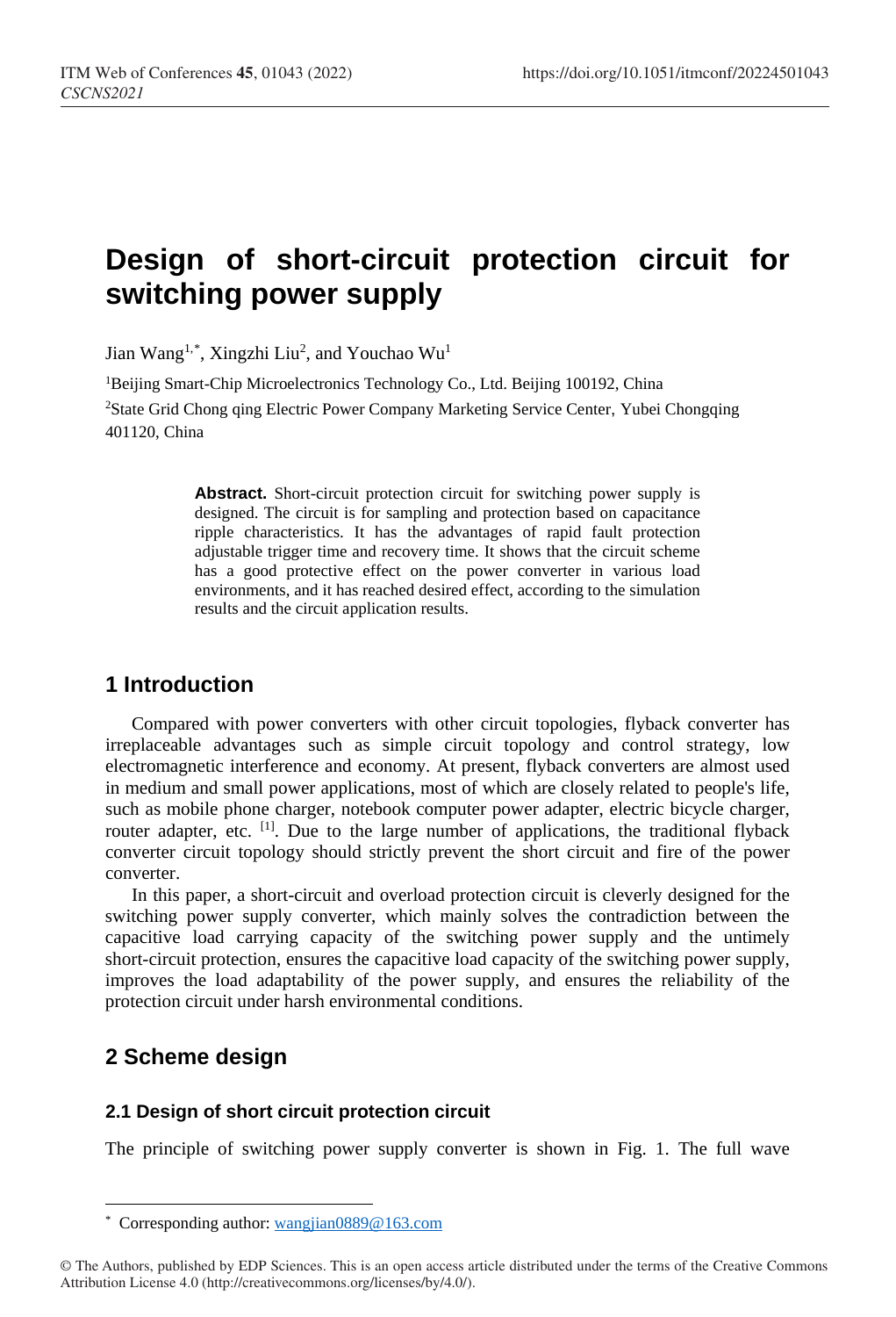rectifier bridge is composed of diodes D2, D3, D4, D5. Through Filter capacitor C4, The DC voltage TS, primary switch Q1, energy storage capacitor C4, The flyback power converter transmits energy to the output through transformer T1.Diode D5, inductance L1 and capacitance C2, DC output voltage after rectification and filtering. When the converter is working, by changing the duty cycle of PWM, the output voltage is adjusted  $[2]$  [3]. Under the normal operation of the power supply, AC ripple current in C4, which forms an AC ripple voltage accordingly. When overcurrent or short circuit occurs, the voltage ripple at the capacitor voltage will increase sharply. According to the characteristics of the switching power converter, the working state of the power supply can be determined and the level of the different AC component protection points can be set by referring to the magnitude of AC component increment to complete the design of short circuit protection circuit<sup>[4] [5] [6]</sup>.



**Fig. 1.** Schematic diagram of switching power supply with flyback topology.

The principle of short-circuit protection circuit of switching power converter is shown in Figure 2. Capacitor C1 is a high-voltage isolation capacitor. The ripple voltage of C4 is transmitted to the low-voltage side through C1. A ripple voltage waveform is formed at both ends of resistor R2. It is rectified by diode D1. After filtering, resistor R1 and capacitor C2 are rectified to DC level and input to the same direction input end of operational amplifier IC1, It is compared with the reference voltage  $V_{ref}$  through the voltage division level of resistor R3 and resistor R4. When the switching power converter works normally, the voltage at the reverse input terminal of IC1 is higher than the voltage at the same input terminal, the output voltage of IC1 is low, Q1 is off, the PWM signal is normal, and the switching power converter works normally.

When the power converter is short circuited or overcurrent, the ripple of capacitor C4 becomes larger, and the ripple voltage is rectified to DC level through C1, R1, R2 and C2 and input to the same direction input end of comparator IC1. At this time, due to the increase of ripple voltage at the sampling end, the level of the same direction input end of operational amplifier IC1 is higher than that of the reverse input end, and the output end of operational amplifier IC1 is reversed, the output state changes to high level. At this time, Q1 is turned on and the PWM signal terminal level is pulled down, and the switching power converter stops working.

After the switching power converter stops working for a preset time, the sampling ripple level through capacitor C1 becomes low, capacitor C2 discharges through R7, the negative input level of operational amplifier IC1 is greater than the positive input level, which is lower than the output level of operational amplifier IC1, Q1 is closed, the switching power converter enters the normal working state and completes the whole working process of burping short-circuit protection, Realize the self recovery protection function of short circuit and overcurrent of switching power converter.

As shown in Fig. 2 short circuit protection circuit diagram, the regulating resistor R1 can adjust the charging time of C2 in reverse proportion, and realize the adjustment of short-circuit protection time. By adjusting the R7 size, the discharge time of C2 can be adjusted, thus adjusting the recovery time of short-circuit protection.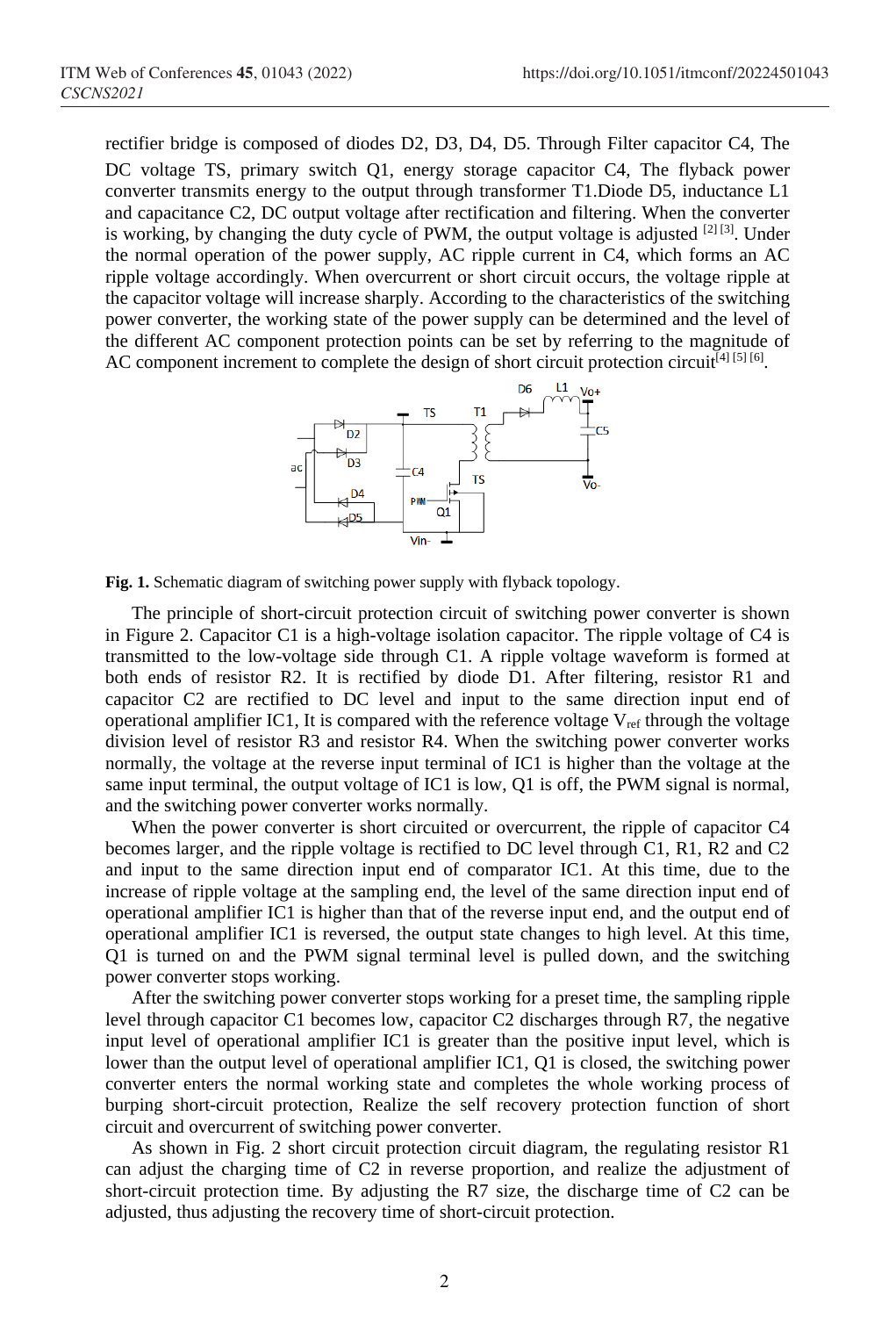

**Fig. 2.** Short circuit protection circuit diagram.

### **3 Calculation and analysis of protection circuit**

#### **3.1 Computational Analysis**

The performance of short-circuit protection circuit depends mainly on the circuit's high capacitive load capacity while accurately judging the working state of power supply. According to the characteristics of power supply circuit, the judging conditions of abnormal power converter are as follows:

$$
\Delta V > \left(\frac{V_{ref} \cdot R_4}{R_3 + R_4} + V_{D1}\right) \frac{X_c + R_2}{R_2} \cdot 2 \tag{1}
$$

wherein  $\Delta V$  is the ripple voltage of the filter capacitor of the power supply converter,  $V_{\text{D1}}$  is the forward tube voltage drop of the diode, and  $X<sub>C</sub>$  is the complex impedance of the capacitor C1.

According to the different capacitive load capacity of the power converter, the action time of short-circuit protection is set as follows:

$$
T_1 = R_1 C_2 Ln \left( 1 - \frac{R_3 \cdot V_{ref}}{(R_3 + R_4) \cdot \Delta V} \right) \tag{2}
$$

wherein  $T_1$  is the operation time of protection circuit in power converter when short circuit overcurrent occurs,  $V_{ref}$  is the reference voltage.

#### **3.2 Circuit simulation analysis**

Using Multisim software, the simulation circuit diagram of Short Circuit Protection as shown in Fig.3 is built. The simulation results are shown in Fig. 4.



**Fig. 3.** Short circuit protection simulation results.